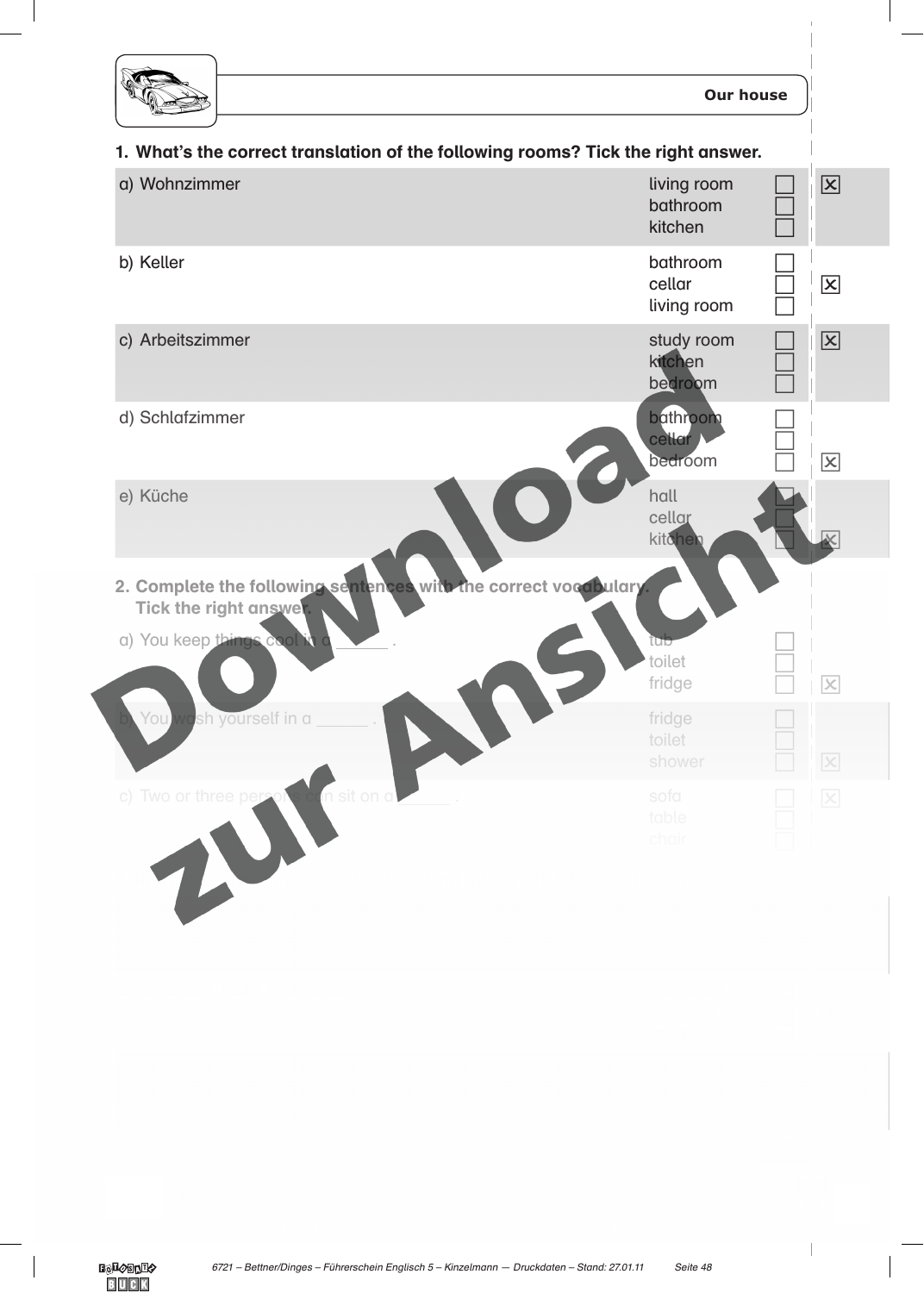| <b>Sports and hobbies</b>                                                                                   |                                          |                      |
|-------------------------------------------------------------------------------------------------------------|------------------------------------------|----------------------|
| 1. Which sport is meant here? Tick the right answer.<br>a) You play it in a team of eleven and with a ball. | tennis                                   |                      |
|                                                                                                             | hockey<br>football                       | $\boxed{\mathsf{x}}$ |
| b) You play it with a small white ball on a table.                                                          | golf<br>table-tennis<br>tennis           | $\boxed{\mathsf{x}}$ |
| c) You play it with a ball that you must throw into a goal.                                                 | handball<br>basketball<br>volleyball     | $\boxed{\mathbf{X}}$ |
| 2. What do the following verbs mean in German? Tick the right answer.                                       |                                          |                      |
| a) play                                                                                                     | laufen<br>spielen<br>gewinnen            | $\boxed{\mathsf{x}}$ |
| b) win                                                                                                      | verlieren<br><b>schießen</b><br>géwinnen | $\vert x \vert$      |
| c) lose                                                                                                     | werfen<br>treffen                        | $\vert x \vert$      |
| ) mee                                                                                                       | machen<br>rennen<br>treffen              | $\boxed{\times}$     |
| e) throw                                                                                                    | schießen<br>werfen<br>gewinnen           | $\mathsf{X}% _{0}$   |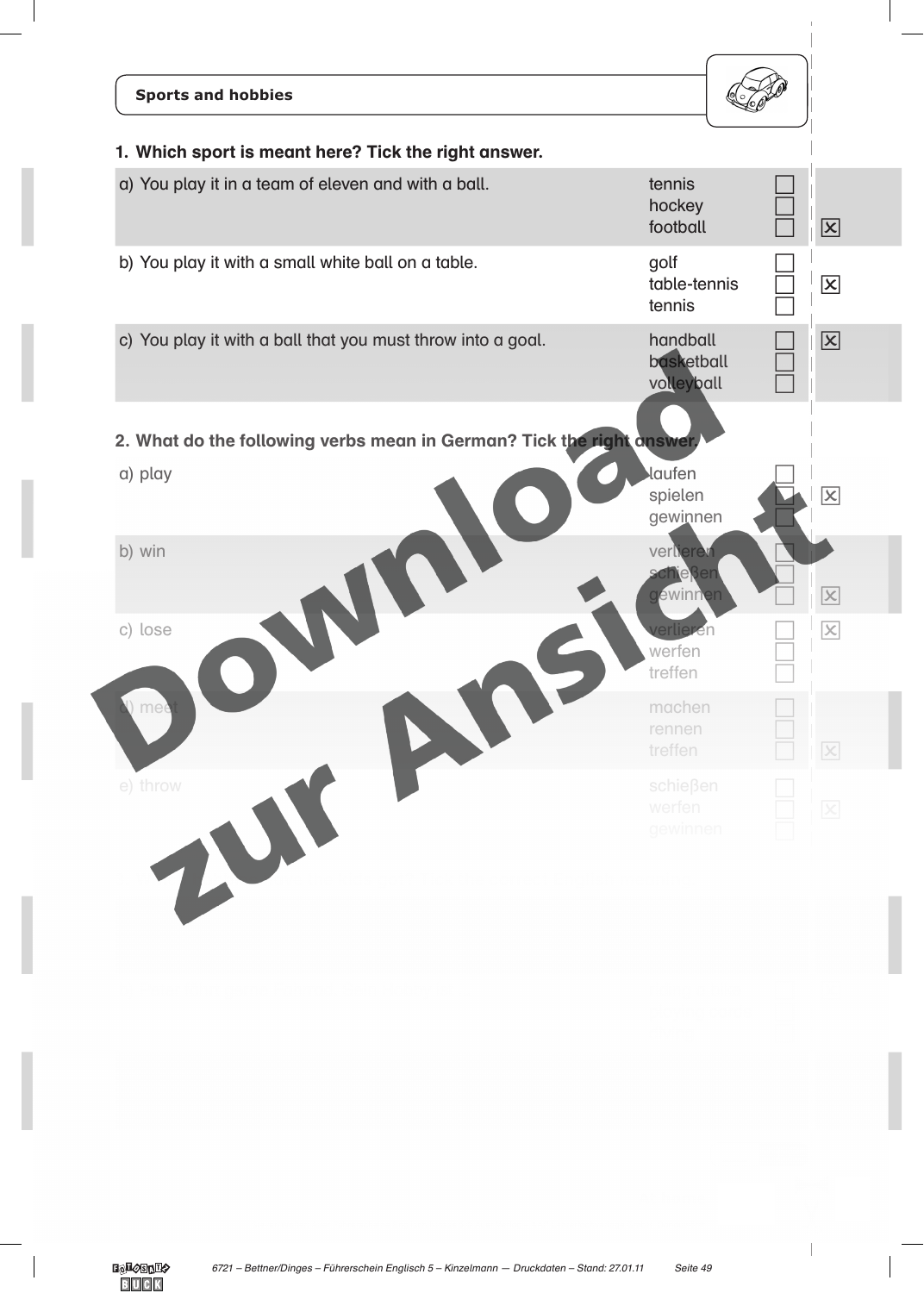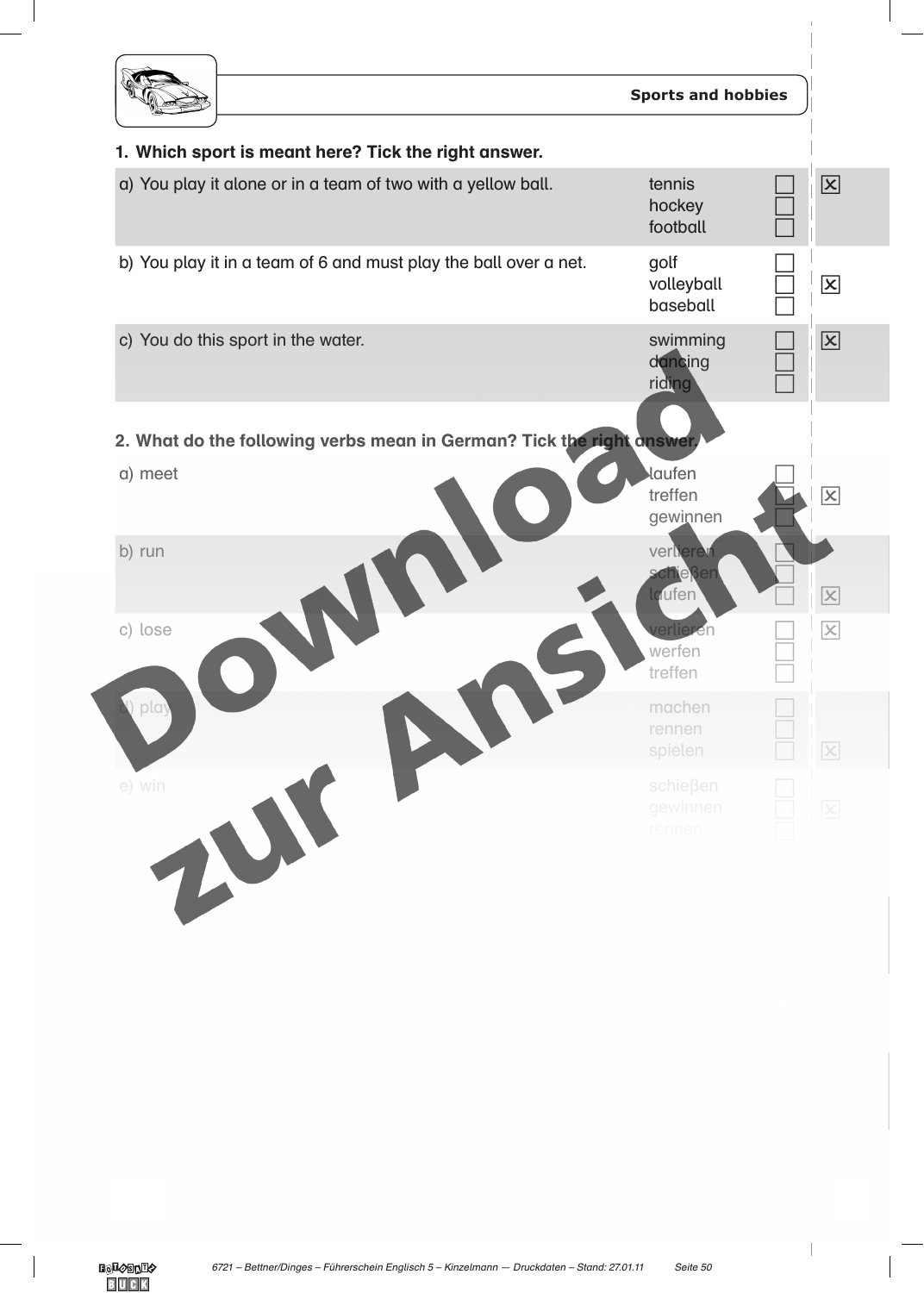| <b>Animals and pets</b>                                                                                   |                                 |                         |
|-----------------------------------------------------------------------------------------------------------|---------------------------------|-------------------------|
| 1. What do the following words mean in German? Tick the right answer.                                     |                                 |                         |
| a) lion                                                                                                   | <b>Tiger</b><br>Elefant<br>Löwe | $\boxed{\mathsf{x}}$    |
| b) hippopotamus/hippo                                                                                     | Nilpferd<br>Nashorn<br>Krokodil | $\boxed{\mathsf{x}}$    |
| c) monkey                                                                                                 | Affe<br><b>Maus</b><br>Vogel    | 区                       |
| d) snake<br>2. Which pets are meant here? Tick the right answer.                                          | Schnecke<br>Schlange<br>Schwein | $\overline{\mathsf{x}}$ |
| a) This pet can fly and sing. Sometimes it can speak, too.                                                | budgie                          |                         |
| b) This pet lives in a coge. It can be white, black or brown. It is<br>small and cats the it ver<br>much. | mouse<br>hamster<br>goldfish    |                         |
| It can justip well and run quickly. It often sleeps d<br><b>Id likes</b><br><b>This</b><br>mice           | cat<br>dog<br>snake             | $\boxed{\times}$        |
| 3. What do the at<br>Tick the right answer.                                                               |                                 |                         |

b) run fliegen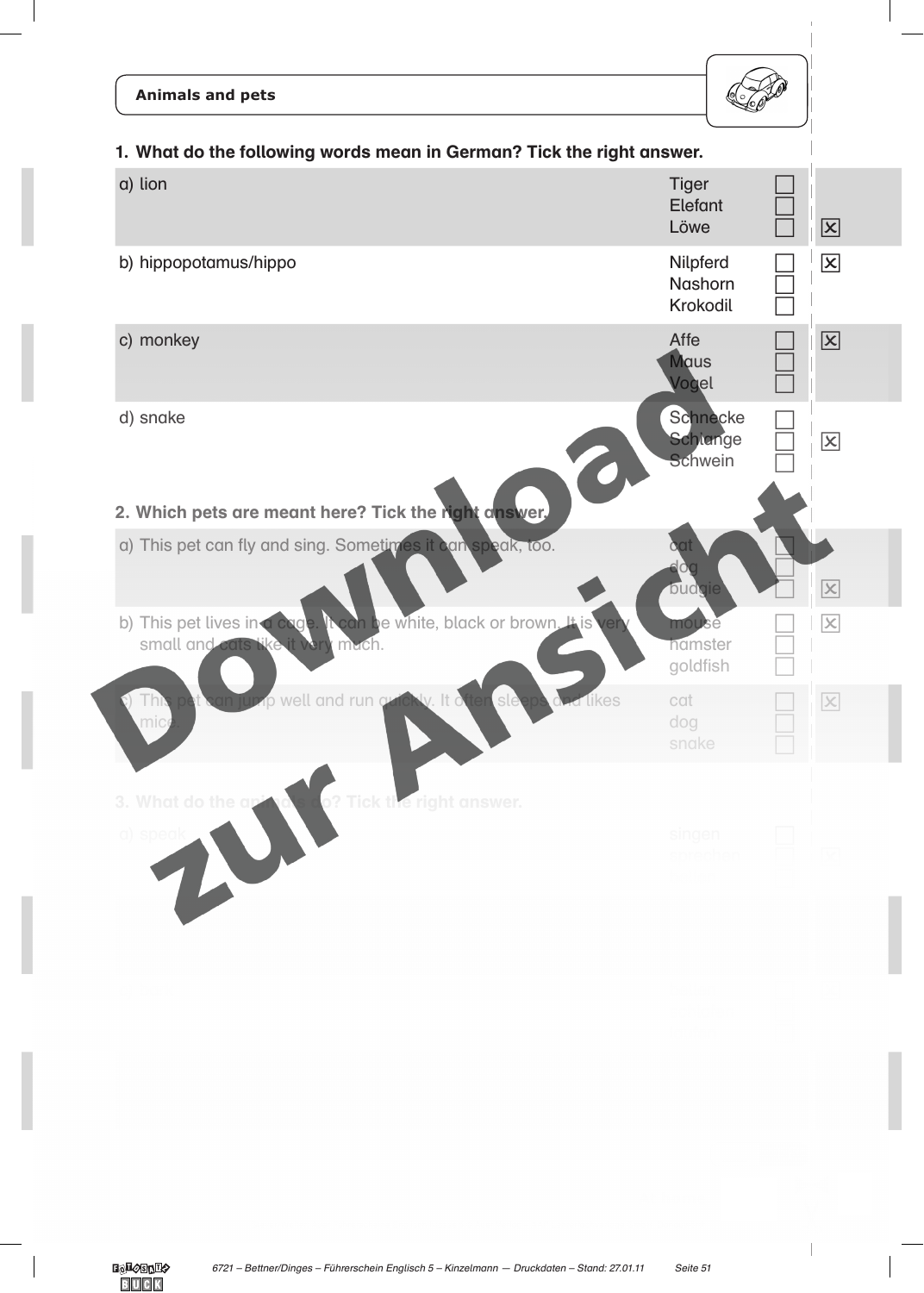

## 1. What do the following words mean in German? Tick the right answer.

| a) polar bear                                                                                                | <b>Tiger</b><br>Löwe<br>Eisbär                | $\vert x \vert$         |
|--------------------------------------------------------------------------------------------------------------|-----------------------------------------------|-------------------------|
| b) rhinoceros/rhino                                                                                          | Nilpferd<br><b>Nashorn</b><br><b>Krokodil</b> | $\vert\mathsf{x}\vert$  |
| c) parrot                                                                                                    | Papagai<br><b>Maus</b><br><b>Bär</b>          | 区                       |
| d) lion                                                                                                      | Jaguar<br>Löwe<br>Leopard                     | $\overline{\mathsf{x}}$ |
| 2. Which pets are meant here? Tick the right answer.                                                         |                                               |                         |
| a) This pet is the family's "best friend". It can bark and run.<br>You must go for a walk with it every day. | dog<br><b>budgie</b>                          |                         |
| b) This pet lives in the woten<br>It swims. You can watch it in an<br>aquarium                               | mouse<br>hamster<br>goldfish                  | $\times$                |
| around<br>a cage. It doesn'<br>it al<br>Thi<br>ep at'<br>in its<br>heel.                                     | hamster<br>mouse<br>goldfish                  | $\overline{\times}$     |
| 3. What do the a<br><b>Tick the right answer.</b>                                                            |                                               |                         |
| a) bark                                                                                                      | singen                                        |                         |

b) fly fliely fliely fliely fliely fliely fliely fliely fliely fliely fliely fliely fliely fliely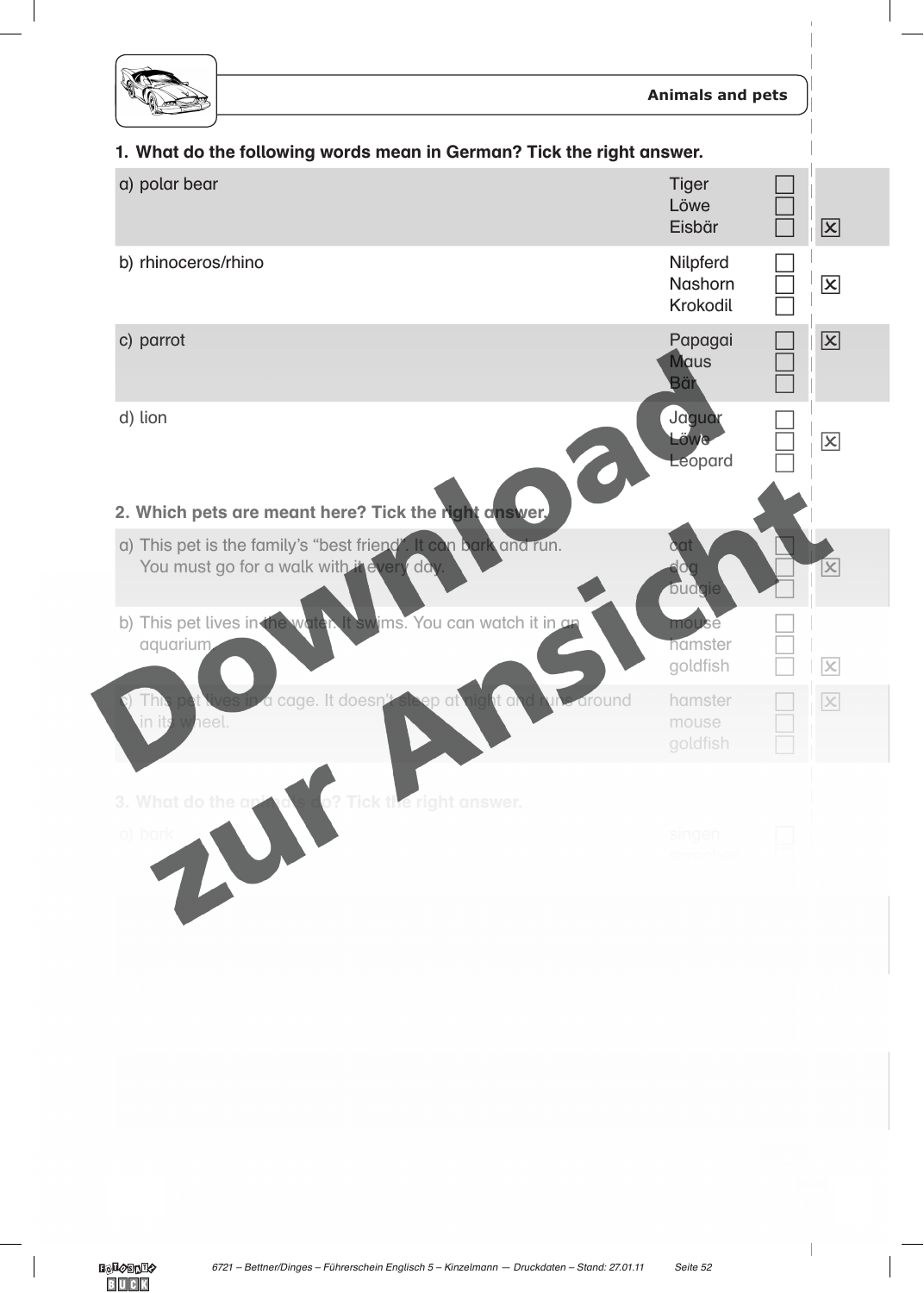| S' genitive<br>1. Which solution is correct? Tick the right answer.         |                                                                                             |                             |
|-----------------------------------------------------------------------------|---------------------------------------------------------------------------------------------|-----------------------------|
| a) Look, this is ______ dog, Sally.                                         | <b>Toms</b><br>Toms'<br>Tom's                                                               | $\boxed{\mathsf{x}}$        |
| b) My ______ are all very nice.                                             | friends<br>friends'<br>fiend's                                                              | $\boxed{\mathsf{x}}$        |
| c) This is our _______ new car.                                             | parents'<br>parents<br>parent's                                                             | 区                           |
| 2. Tick all the correct genitive sentences.<br>Peters dog is in the garden. |                                                                                             |                             |
| Our grandparents' house is old.                                             |                                                                                             | $ \boldsymbol{\mathsf{x}} $ |
| My hamster's cage is dirty.<br>Donnas mum works in an offic                 |                                                                                             |                             |
| Our teachers' names are<br><b>Jimcult.</b>                                  |                                                                                             |                             |
| vly brother's names are Tom and Sam.<br>s the correct translation<br>Whi    | ht answer.<br>the                                                                           |                             |
| Augen deiner Schwester sind                                                 | Your sister's eyes are blue.<br>Your sisters eyes are blue.<br>Your sisters' eyes are blue. | $\boxed{\times}$            |
| b) Der Hi<br>sehr alt                                                       | Our parent's dog is very old.                                                               |                             |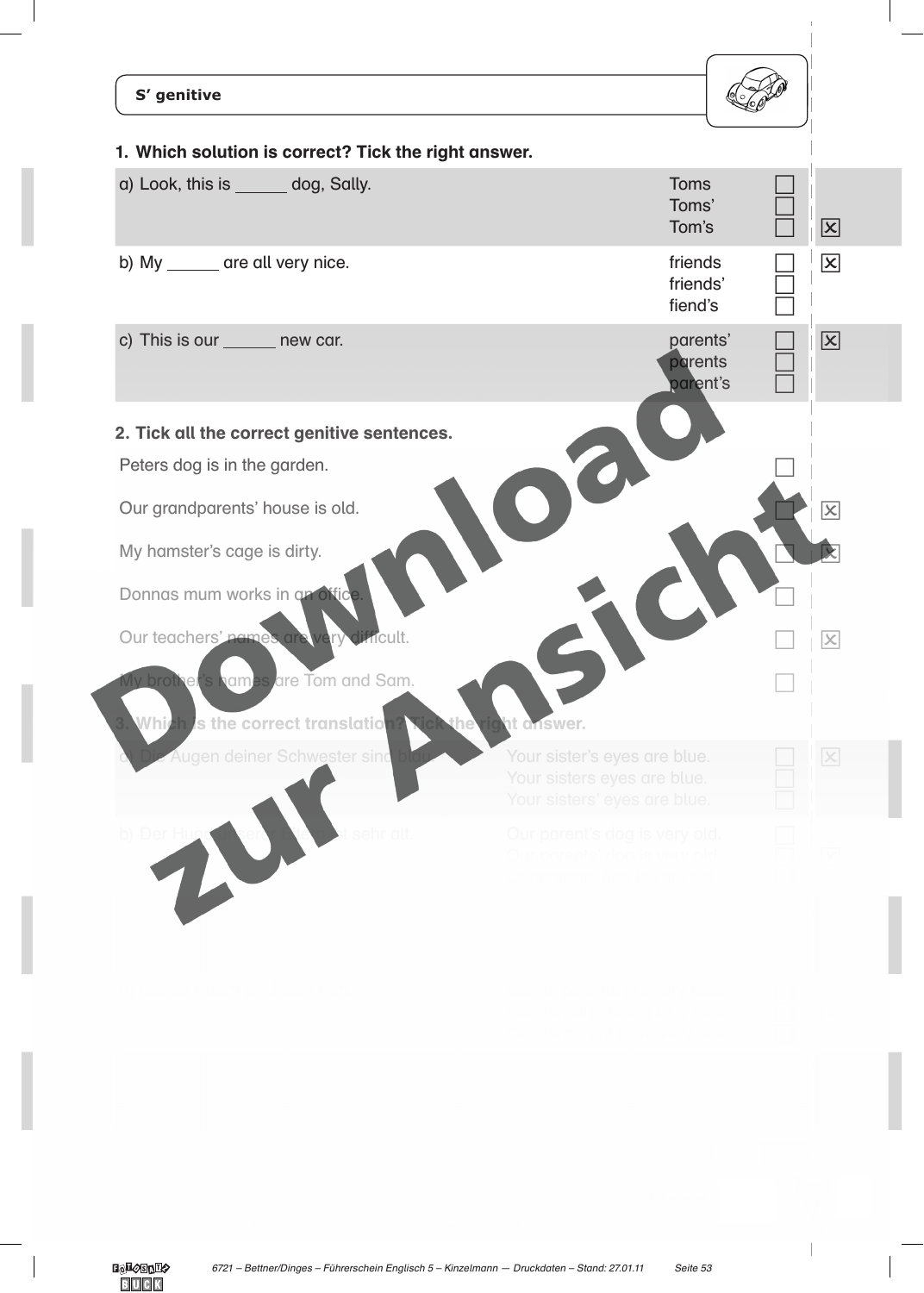|                                                      |                                                                                       | S' genitive |                 |
|------------------------------------------------------|---------------------------------------------------------------------------------------|-------------|-----------------|
| 1. Which solution is correct? Tick the right answer. |                                                                                       |             |                 |
| a) Look, this is our _______ cat.                    | grandmas<br>grandmas'<br>grandma's                                                    |             | $\vert x \vert$ |
| b) Our live in New York.                             | parent's<br>parents<br>parents'                                                       |             | $\vert x \vert$ |
| c) These are my ______ books.                        | brother's<br>brothers<br>brothers'                                                    |             | $\vert x \vert$ |
| 2. Tick all the correct genitive sentences.          |                                                                                       |             |                 |
| My sister's name is Sally.                           |                                                                                       |             | $ \mathsf{x} $  |
| Harrys new girlfriend is 14 years old.               |                                                                                       |             |                 |
| Our parent's new car is red.                         |                                                                                       |             |                 |
| Sam's father works at the police station             |                                                                                       |             |                 |
| Lucys' budgie ean spea                               |                                                                                       |             |                 |
| <mark>Vly sisters nomes a e</mark> Jolly and Josy.   |                                                                                       |             | $\times$        |
| <mark>Which is the correct translatio</mark> n       | the<br>ht answer.                                                                     |             |                 |
| Hund meines Bruders ist schw                         | My brothers dog is black.<br>My brothers' dog is black.<br>My brother's dog is black. |             |                 |
| b) Der (<br>ist wild                                 | My friends garden is wild.                                                            |             |                 |

c) Die Farbe ihres Hauses ist gelb. Their houses colour is yellow.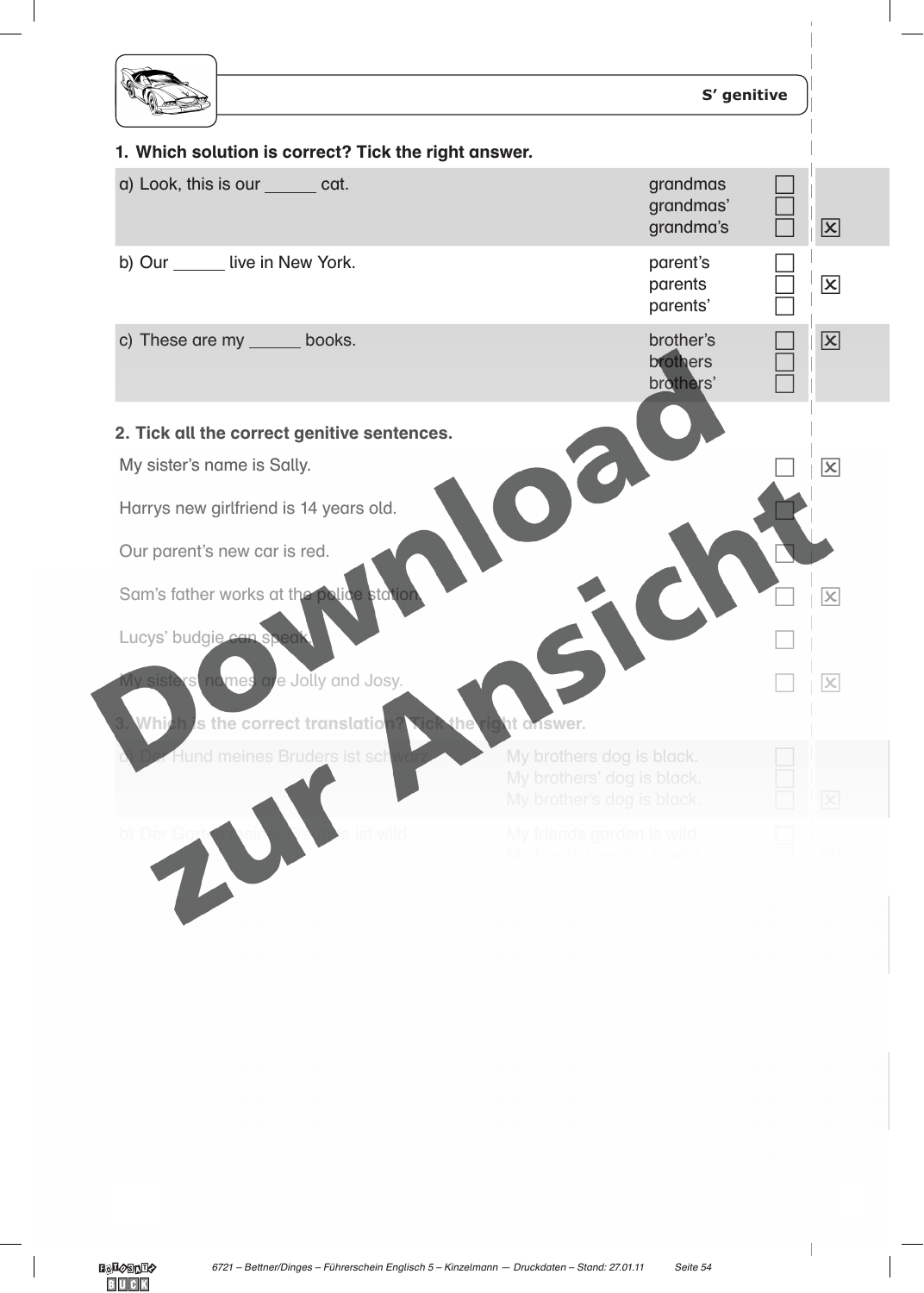## **Food and drinks**



| 1. What's the correct translation of the following words? Tick the right answer.                     |                                                             |                      |  |
|------------------------------------------------------------------------------------------------------|-------------------------------------------------------------|----------------------|--|
| a) meat                                                                                              | <b>Fisch</b><br>Gemüse<br>Fleisch                           | $\boxed{\mathbf{X}}$ |  |
| b) vegetables                                                                                        | Salat<br><b>Sauce</b><br>Gemüse                             | $\boxed{\mathsf{x}}$ |  |
| c) fruit                                                                                             | Obst<br><b>Suppe</b><br><b>Fisch</b>                        | $\boxed{\mathbf{X}}$ |  |
| d) juice                                                                                             | Wasser<br>Saft<br>Wein                                      | $\boxed{\mathsf{x}}$ |  |
| 2. Which of the things are ? Tick the right answer.<br>There could be more than one possible answer. |                                                             |                      |  |
| a)  Früchte                                                                                          | apple<br>cherries<br>salad                                  |                      |  |
|                                                                                                      | oranges<br>peaches<br>carrots                               |                      |  |
|                                                                                                      | bananas<br>potatoes<br>beans<br>lemons<br>apples<br>carrots | $\times$             |  |
| c)  Getränk                                                                                          | tea<br>rice                                                 |                      |  |

water and the contract of the contract of the contract of the contract of the contract of the contract of milke and the state of the state of the state of the state of the state of the state of the state of the state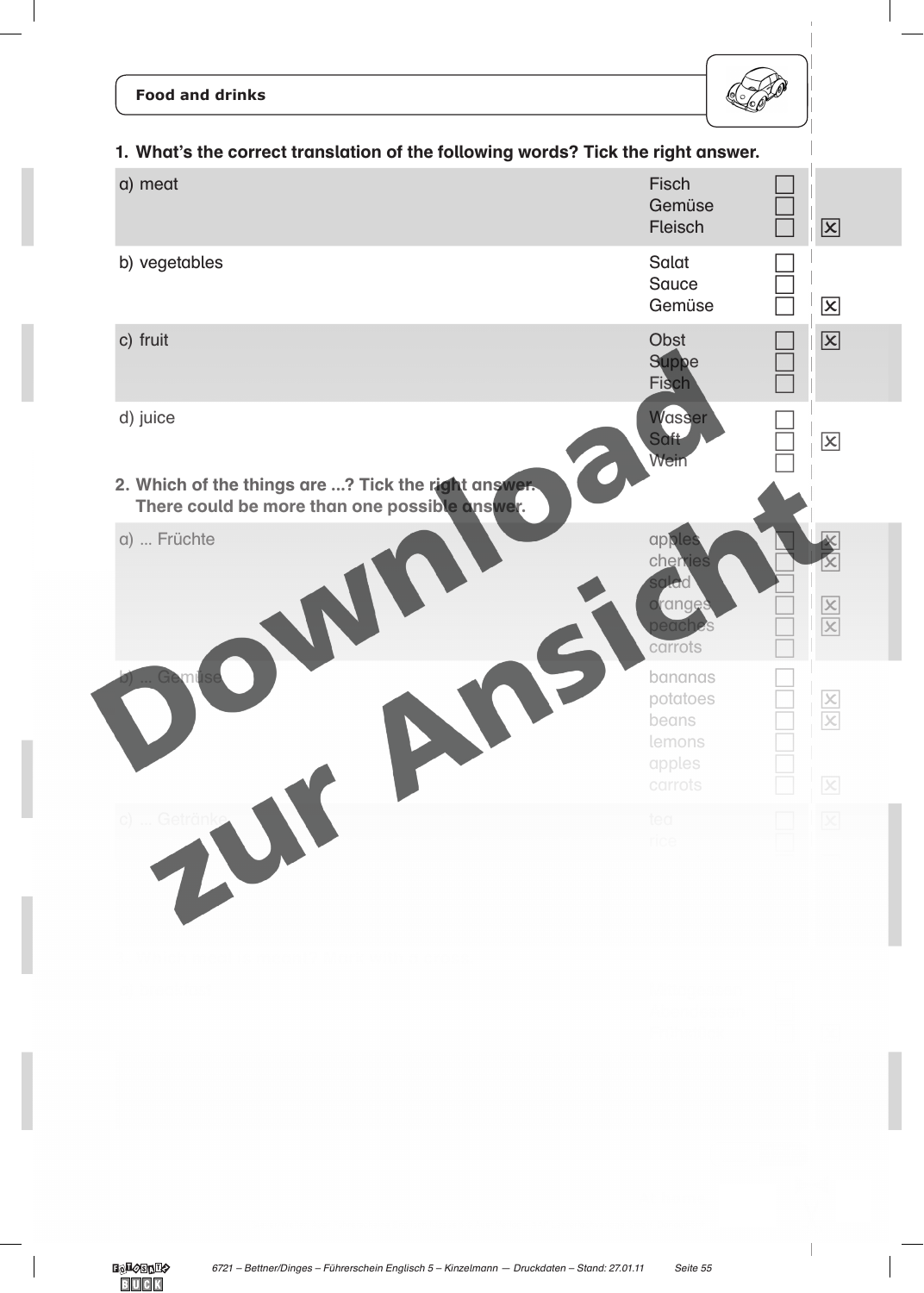

1

## 1. What's the correct translation of the following words? Tick the right answer.

| a) beef                                                                                              | <b>Fisch</b><br>Obst<br><b>Rindfleisch</b>                       | $\boxed{\mathbf{X}}$            |
|------------------------------------------------------------------------------------------------------|------------------------------------------------------------------|---------------------------------|
| b) fruit                                                                                             | <b>Salat</b><br>Fisch<br>Obst                                    | $\boxed{\mathsf{x}}$            |
| c) cake                                                                                              | <b>Kuchen</b><br>Keks<br>Kaffee                                  | $\boxed{\mathbf{X}}$            |
| d) tea                                                                                               | Wasser<br><b>Tee</b><br>Apfelsaft                                | $\boxed{\mathsf{x}}$            |
| 2. Which of the things are ? Tick the right answer.<br>There could be more than one possible answer. |                                                                  |                                 |
| a)  Früchte                                                                                          | pears<br>pegs<br>corrot<br>pineapp<br>aprico<br>beans            | $\frac{\mathsf{x}}{\mathsf{x}}$ |
|                                                                                                      | strawberries<br>cabbage<br>peas<br>lemons<br>broccoli<br>carrots |                                 |
|                                                                                                      | coffee                                                           |                                 |

beans the control of the control of the control of the control of the control of the control of the control of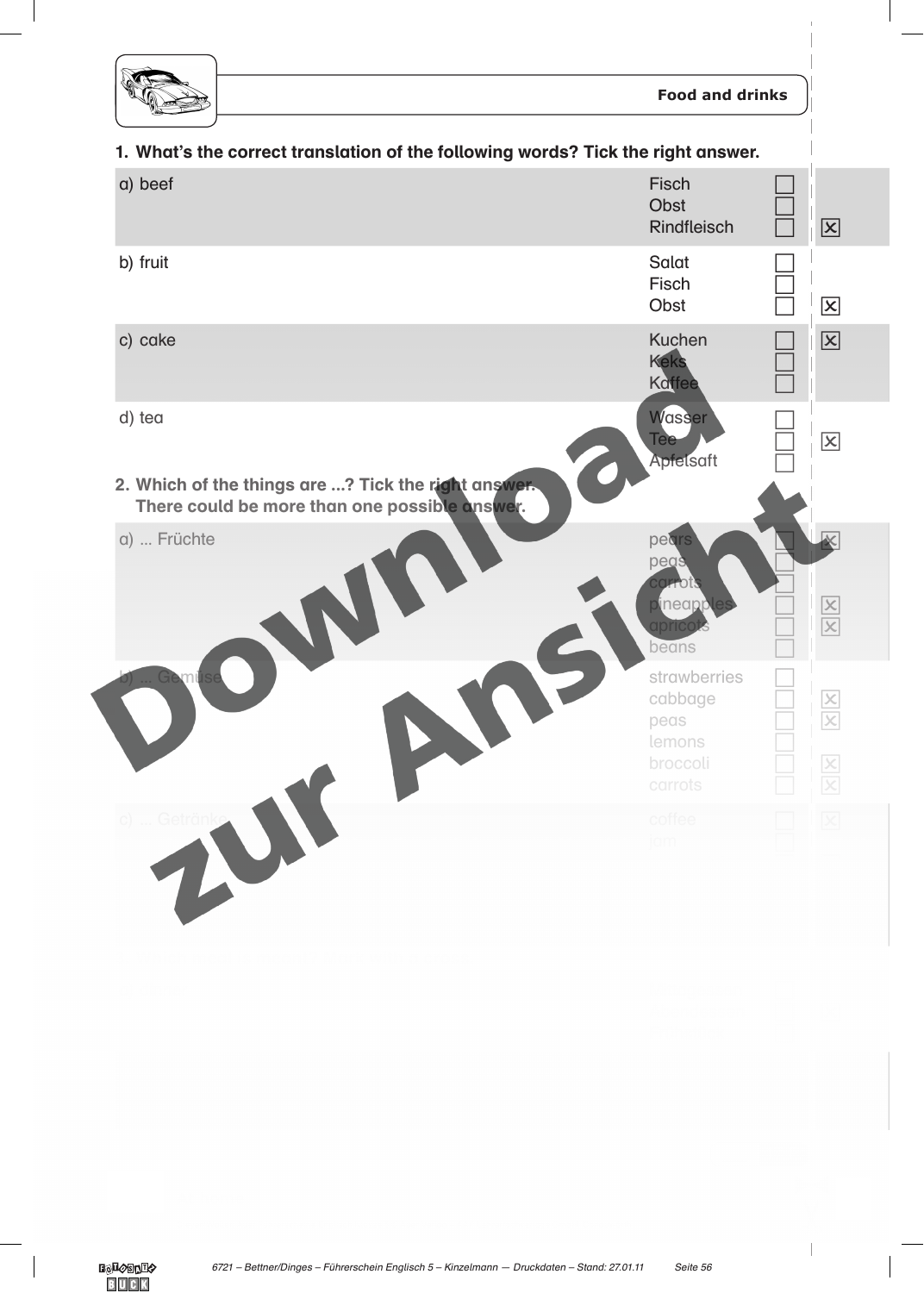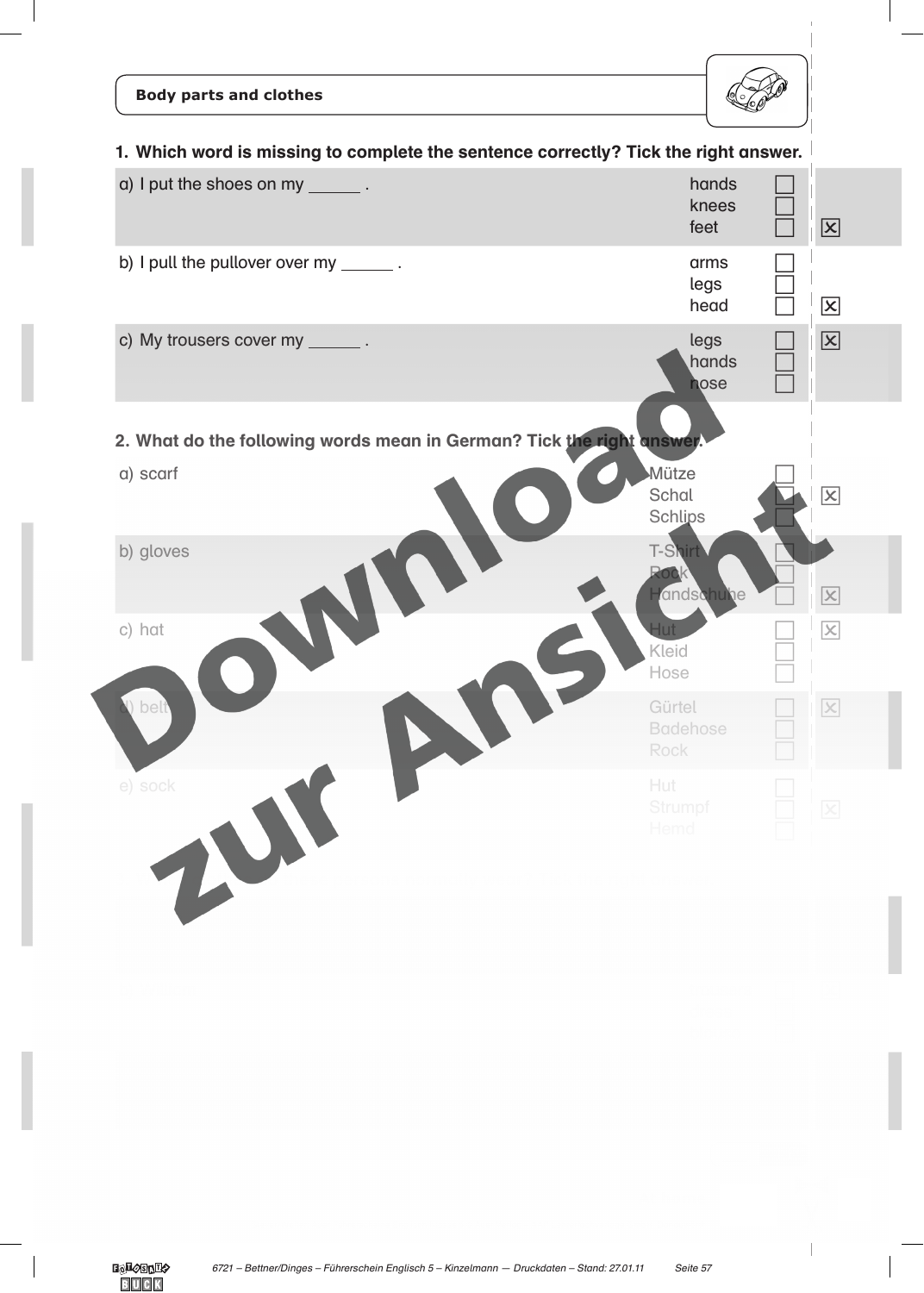

f,

| 1. Which word is missing to complete the sentence correctly? Tick the right answer.                                                                                                                                                                                                                                                                                                                               |                                       |                         |
|-------------------------------------------------------------------------------------------------------------------------------------------------------------------------------------------------------------------------------------------------------------------------------------------------------------------------------------------------------------------------------------------------------------------|---------------------------------------|-------------------------|
| a) I put the gloves on my _______.                                                                                                                                                                                                                                                                                                                                                                                | hands<br>head<br>feet                 | 区                       |
| b) I pull the trousers over my $\frac{1}{\sqrt{1-\frac{1}{\sqrt{1-\frac{1}{\sqrt{1-\frac{1}{\sqrt{1-\frac{1}{\sqrt{1-\frac{1}{\sqrt{1-\frac{1}{\sqrt{1-\frac{1}{\sqrt{1-\frac{1}{\sqrt{1-\frac{1}{\sqrt{1-\frac{1}{\sqrt{1-\frac{1}{\sqrt{1-\frac{1}{\sqrt{1-\frac{1}{\sqrt{1-\frac{1}{\sqrt{1-\frac{1}{\sqrt{1-\frac{1}{\sqrt{1-\frac{1}{\sqrt{1-\frac{1}{\sqrt{1-\frac{1}{\sqrt{1-\frac{1}{\sqrt{1$             | arms<br>legs<br>head                  | $\boxed{\mathsf{x}}$    |
| c) My hat covers my $\frac{1}{\sqrt{1-\frac{1}{\sqrt{1-\frac{1}{\sqrt{1-\frac{1}{\sqrt{1-\frac{1}{\sqrt{1-\frac{1}{\sqrt{1-\frac{1}{\sqrt{1-\frac{1}{\sqrt{1-\frac{1}{\sqrt{1-\frac{1}{\sqrt{1-\frac{1}{\sqrt{1-\frac{1}{\sqrt{1-\frac{1}{\sqrt{1-\frac{1}{\sqrt{1-\frac{1}{\sqrt{1-\frac{1}{\sqrt{1-\frac{1}{\sqrt{1-\frac{1}{\sqrt{1-\frac{1}{\sqrt{1-\frac{1}{\sqrt{1-\frac{1}{\sqrt{1-\frac{1}{\sqrt{1-\frac$ | head<br>legs<br>drms                  | 区                       |
| 2. What do the following words mean in German? Tick the right answer.                                                                                                                                                                                                                                                                                                                                             |                                       |                         |
| a) dress                                                                                                                                                                                                                                                                                                                                                                                                          | Rock<br><b>Kleid</b><br><b>Tasche</b> | $\overline{\mathsf{x}}$ |
| b) trousers                                                                                                                                                                                                                                                                                                                                                                                                       | <b>Badehose</b><br>fose               | X                       |
| c) cap                                                                                                                                                                                                                                                                                                                                                                                                            | Anorak<br>Hose                        | $ \mathsf{x} $          |
| ) jack                                                                                                                                                                                                                                                                                                                                                                                                            | Jacke<br><b>Kleid</b><br>Handschuhe   | $\vert x \vert$         |
| e) shoes                                                                                                                                                                                                                                                                                                                                                                                                          | Strümpfe<br>Schuhe<br>Gürtel          | $\mathsf{X}% _{0}$      |

a) Father dress and the state of the state of the state of the state of the state of the state of the state of